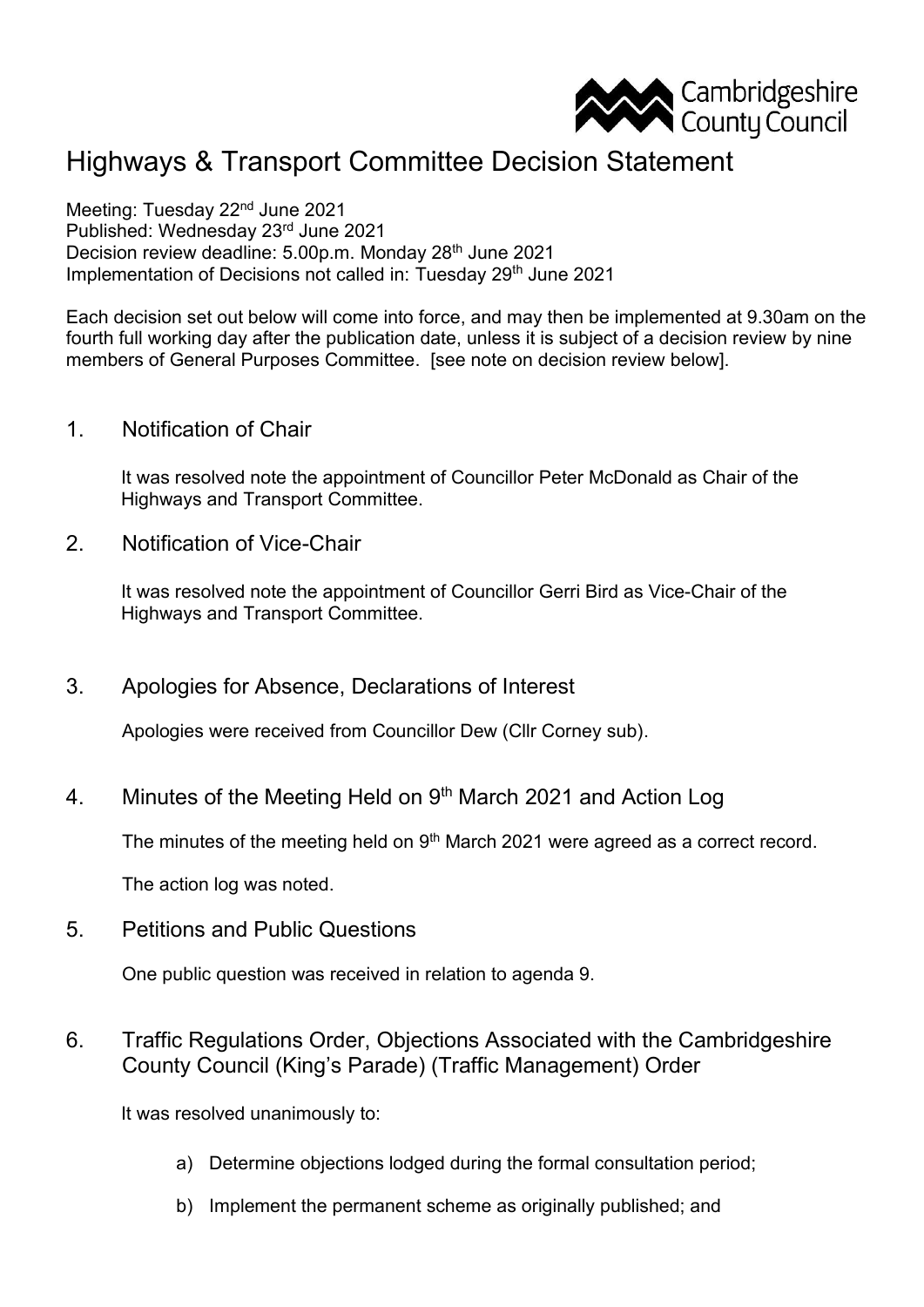c) Inform the objectors accordingly.

[A number of actions to enhance the appearance, effectiveness and safety were agreed, to be discussed with Cambridge City Council, The Chief Constable and others with conclusions by the end of 2021.]

7. A428 Black Cat to Caxton Gibbet Development Consent Order Update

It was resolved to:

- a) Note the report, and the likely timescales for the formal consent process;
- b) Consider the summary of points raised and confirm the key areas to support or raise issues;
- c) Confirm the Council's strong in-principle support for the A428 scheme, subject to suitable assurances **(including, but not restricted to temporary weight restrictions)** and agreement with Highways England; and
- d) Delegate to the Executive Director for Place & Economy in consultation with the Chair and Vice-Chair of Highways & Transport Committee approval of the submission of formal documents related to the enquiry.
- 8. East West Rail Company Non-Statutory Consultation

It was resolved unanimously to:

- a) Approve the consultation response appended to this report
- b) Delegate to the Executive Director Place and Economy, in consultation with the Chair and Vice Chair of the Highways and Transport Committee, the authority to agree any changes, **(including the addition of feedback relating to vertical alignments, the business case, consultation process and communications)** to the report following discussion at committee.
- 9. Local Highways Improvement Panel Scoreboards

It was resolved to:

Approve the prioritised list of schemes for each District area, included in Appendix A of this report.

10. Finance Monitoring Report – May 2021

It was resolved to:

review, note and comment upon the report and to confirm the updated Capital Budgets to be taken to Strategy & Resources Committee for approval.